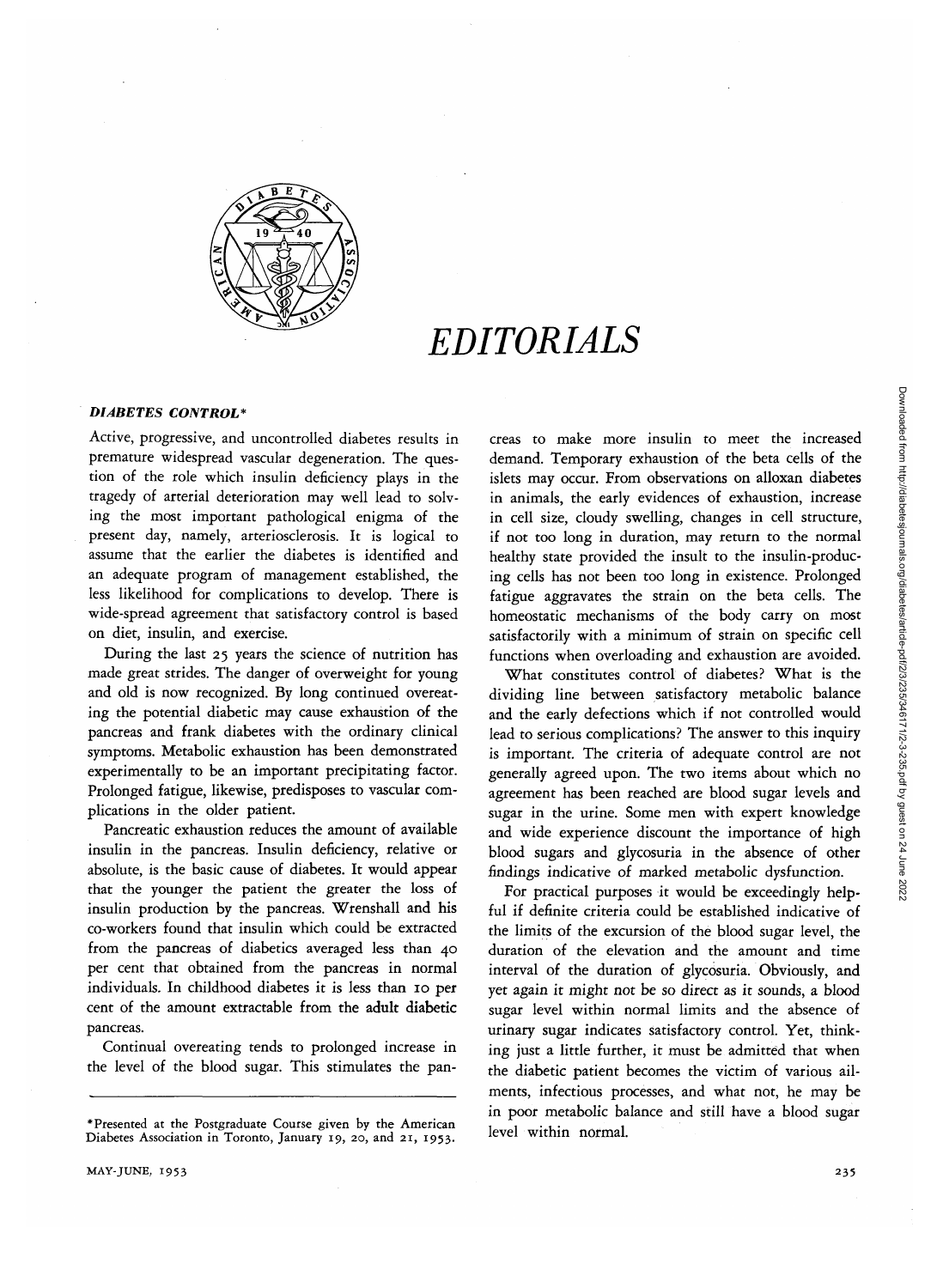Industry, labor, and the general public look to our Association for enlightenment. If we find disagreement among ourselves it stands, whether justified or not, as an accusation. The lay public interprets our dilemma in an unfavorable light. Regardless of the difference in origin of the metabolic defect, maintenance of nutritional balance with complete utilization of foodstuffs represents the ideal control. Emphasis should be placed on how much of the diet is utilized. Determinations of excess blood and urinary sugar are helpful in estimating the efficiency of the metabolic fire.

Criteria of satisfactory control are the same from infancy through the years to old age. The margins of safety, however, vary with age. The child diabetic is known to be very susceptible to acidosis. His margin of metabolic reserve frequently is limited. It is practically impossible to hold the growing youngster in nutritional balance without some degree of glycosuria at times, unless he is subjected to frequent unpleasant episodes of insulin shock. The common practice is to maintain the growing child on a generous diet including the essential building materials for body growth and organ function, plus the exceedingly important factor of satisfactory emotional maturation. To a generous extent the management of diabetes is a family problem, especially when the patient is a child.

In calculating the total carbohydrate available in the diet and compared with the amount of loss in the urine in 24 hours, a helpful estimate is obtained. Long continued elevation of the blood sugar and sustained loss through the kidneys represents inadequate control. Long continued glycosuria without ultimate kidney damage rarely occurs.

The fatigue element has not been sufficiently stressed. The experiments of Lukens and co-workers have demonstrated that long continued overloading of the pancreas in laboratory animals leads to anatomical changes. These suggest functional exhaustion in the early stages. Pancreatic exhaustion produced by carbohydrate overloading, or toxic chemicals such as alloxan, produce a state of exhaustion. The same sequence of events probably takes place within the human body. Pancreatic exhaustion is a commonly occurring condition in the precipitation of diabetes.

When the basic initial condition favoring the onset of the diabetic state is thus visualized, it offers a working hypothesis for control. If Cannon's views on homeostasis are acceptable, the normal values for blood metabolites should represent the most favorable blood and tissue concentrations for body function. The further

away the deviation from the normal pattern, the more the lack of adequate control.

It is understandable, therefore, why the most advanced lesions of diabetes are commonly found in those patients with inadequate control for long periods of time. Granted the exact mechanism of vascular deterioration is not as yet understood. The fact remains that the most prominent degrees of arterial degeneration have been identified in long standing diabetes. Some years ago when the high fat diets were tried, the clogging of blood vessels in the lower extremities with large fat globules was a common finding at autopsy. We are indebted to Root, Marble, and their colleagues for detailed studies on the relationship between various degrees of blood sugar control and the occurrence of degenerative lesions in young diabetics. Some observations have been offered which at first glance might tend to contradict their conclusions. It should be kept in mind that among nondiabetics, the hereditary factor of tissue stamina and predisposition to degenerative lesions exists. With this qualification the additional strain of poor metabolic control augments and accelerates blood vessel breakdown. Individuals with a strong hereditary background possessed of a rugged vascular system will be less likely to show premature vascular deterioration if, when diabetic, the blood sugar level is maintained within homeostatic balance.

An adequate amount of insulin is a requirement equally important to diet in control of diabetes. Sherrill has illustrated the role which insulin plays in maintaining a satisfactory nutritional balance in each body cell. As the body mass increases there is a correspondingly inadequate amount of insulin for each unit of body weight. Therefore, if a low calorie diet reduces the body mass, there is a relatively greater amount of insulin for each cell. This is seen clinically when exogenous insulin is frequently no longer necessary when the obese patient rids himself of excess body mass.

Theoretically, the diabetic will not lose his control if there is always a moderate amount of food available by eating small quantities at frequent intervals; and if the estimated insulin deficiency of his pancreas is compensated for by a continuing and frequent administration of exogenous insulin. Ketosis and reactions from insulin over dosage are preventable and for the most part inexcusable.

Exercise is the third requirement for diabetes control. Muscular activity even for the older patients conditions organ function. It has a tonic effect on the circulation, digestion, liver function, and elimination of the body